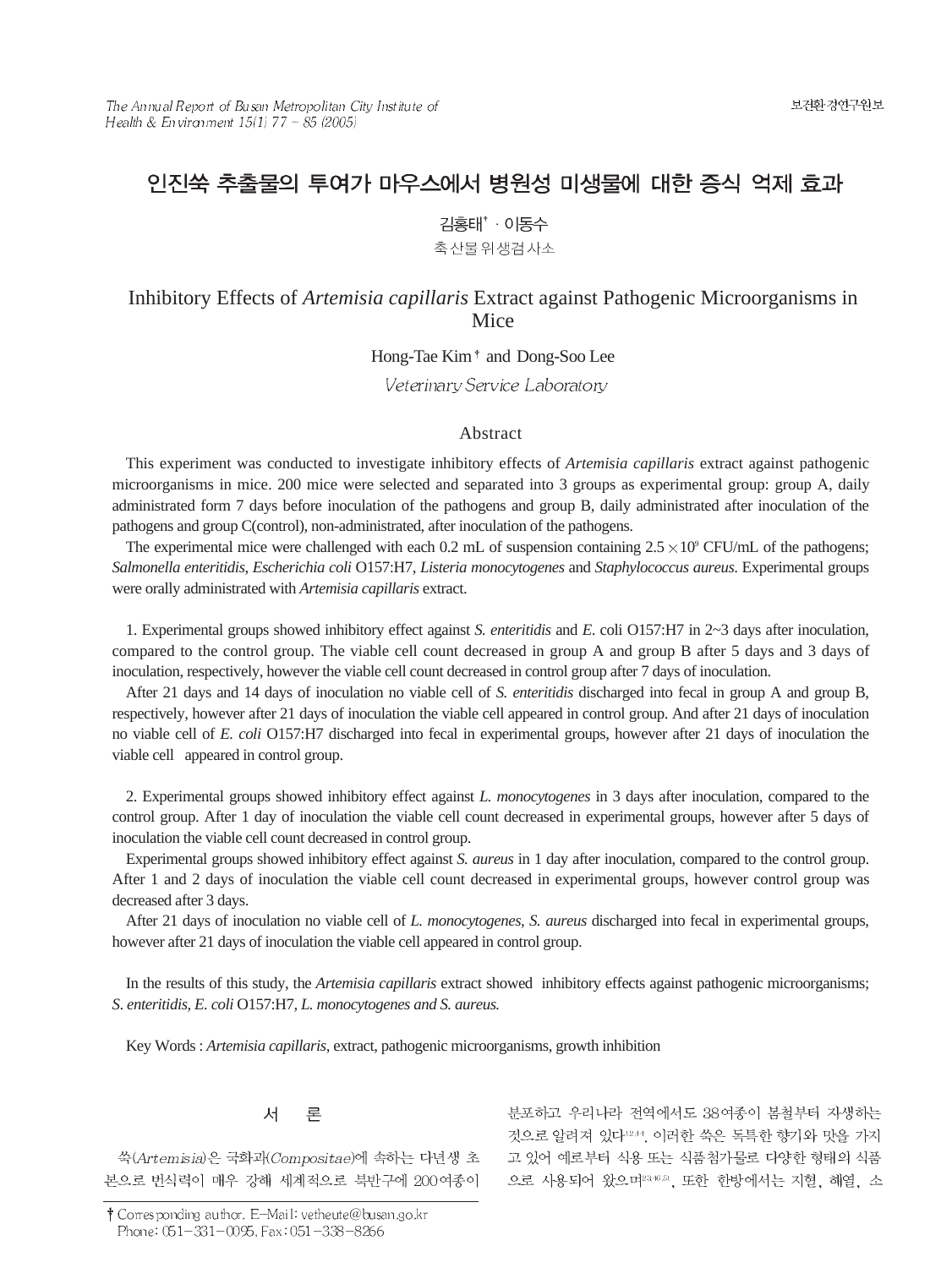염, 진통, 이뇨, 혈압강하, 이기혈, 한습, 이담 등의 효능이 알 려져 있어 복통, 토혈, 창상출혈, 급·만성 간염, 황달, 지방 간, 간경화 및 간 기능 개선, 식욕부진, 만성 위장염, 소화불 량, 변비, 천식, 신경통, 부인병 등의 치료에 사용되어 오고 있  $\text{L}^{14.7,19.23,21.25,29.30,33,38,48,49.51,54,56}.$ 

아울러, 쑥은 항균 12.14.2.235.37.47. 항진균활성, 항암 16.22, 간보호 작용10,19.27.20.34, 당뇨 증상 완화<sup>42</sup> 항산화<sup>20.35</sup>, 항돌연변이 등의 효과를 가지고 있는 것으로 알려져 있다3.12

인진쑥(Artemisia capillaris Thunb)은 전국 각지 냇가나 강가의 모래땅에서 자라는 국화과에 속하는 다년생 초본으로 서 높이가 약 30~100 cm 정도로 곧게 자라고 겨울철에도 죽 지 않고 이듬해 줄기에서 다시 싹이 나온다하여 사철쑥 또는 애탕쑥이라 불리며 생약명으로는 인진, 인지호, 추호라 불린다<sup>33</sup>

인진쑥은 일반 쑥과는 달리 특히 황달, 간염, 간경화에 효과 적이고 간기능 항진 6에 효능이 뛰어난 것으로 알려져 있다.

지금까지 인진쑥에 대한 연구로는 생육특성 및 성분함량 38. 정유성분56과 관련한 생물학적 연구와 간 보호 효과0.027.2034, 항균작용12.142.235.3747 항염증364 및 진통 효과, 항암효과6.16.22, 항산화작용2026, 담즙분비 효과9.17.3, 당대사 개선 효과, 과산화 지질에 대한 효과30.053, 혈압강하작용43, 당뇨병 및 고혈당증의 치료 효과12. 항진균활성, 항돌연변이 효과", 용혈성 빈혈45, 충 치억제 효과28.30 등에 관련한 약리학적 연구가 보고되어 있다.

오늘날 문명이 발달하고 수많은 사람들의 교류가 활발해지 면서 전 세계적으로 식중독이 공중보건학적으로 매우 중요하 게 대두되고 있는데 이 같은 식품 매개로 인하여 사람에서 문 제가 되는 질병은 250여종 이상이 알려져 있으며 이중에서 중 요한 병원체는 약 25종 정도가 알려져 있다. 사람에게 식중독 을 일으킬 수 있는 주요 병원성 세균으로는 Salmonella spp. Escherichia coli(E. coli) O157:H7, Listeria  $monocy to genes (L. monocy to genes), Staphy looccus$  $aureus(S, aureus), Campylobacter jejuni(C, jejuni).$ Clostridium perfringens  $(C.$  perfringens)  $\frac{E}{6}$ o] 있다<sup>30</sup>.

이러한 병원성 세균들에 의한 식중독의 발생은 식품위생 수 준이 향상됨에도 불구하고 전 세계적으로 매년 증가할 뿐만 아 니라 원인체도 다양해지고 있는 실정이다.

살모넬라 및 포도상구균 식중독은 오래 전부터 문제시 되어 왔지만 대장균 O157 및 리스테리아 등의 식중독은 새로운 식 중독 원인균으로 알려지고 있다.

Salmonella 속균은 사람을 포함한 포유동물에 감염되어 패 혈증, 설사, 폐렴 등을 일으키는 인수공통전염병의 병원체이며 가장 중요한 식중독 원인균의 하나이다™. 식중독에 관련되는 주요 혈청형은 S. enteritidis, S. typhimurium 등이 있다.

E.coli O157:H7은 장 관 출 혈 성 대 장 균 (enterohemorrhagic E. coli)으로 사람에서 나타나는 병형 은 출혈성 대장염(hemorrhagic colitis). 용혈성 요독증 (hemolytic uremic syndrome), 혈전성 혈소판 감소증 (thrombotic thrombocytopenic purpura) 등 주요 3가지로

분류되며 용혈성 요독증후군으로 진전될 경우 사망 등을 유발 할 수 있다"

E. coli O157: H7에 의해 발생되는 식중독 증상은 복벽의 경 련, 혈변, 장점막의 부종으로 특징지어지는 toxin에 의한 감염 으로 열은 없거나 약간 있을 수 있고 증상은 24시간 이내에 수 양성 설사로 시작하여 혈변성 설사가 2~4일 동안 지속되고. 보통 2~9일 후에 임상증상은 사라진다. 치명적인 감염은 유 아나 면역이 저하된 사람에서 일어날 수 있고, 중등도 감염의 경우는 혈변성 설사를 일으키지 않을 수 있다".

L. monocytogenes는 사람에 감염시 뇌막염, 유산, 사산 및 패혈증을 일으킬 수 있으며 특히 임산부. 태아, 신생아, 노 인, 면역결핍성 환자 등 면역기능이 약한 사람에게 감염율이 높으며, 건강한 사람에게는 30%, 노약자와 면역기능이 약해진 사람에게는 70% 정도의 높은 치사율을 갖는 인수공통질병이다.

S. aureus는 사람이나 동물에서 화농성 질환, 패혈증 또는 식중독의 원인균으로 잘 알려져 있고 황색포도상구균에 의한 식중독은 음식물 내에서 증식하는 과정 중에 생산한 장독소 (enterotoxin)를 사람이 음식물과 함께 섭취하므로 발생하는 데 잔복기는 30분~8시간이며 주요 임상 증상은 메스꺼움, 구 토, 복통, 설사, 의기소침 및 침울 증상을 보이다가 24~72시 간 내에 자연회복되며 사망률은 극히 낮다".

따라서, 본 연구에서는 앞에서 보고한 식중독 원인 세균에 대한 인진쑥 추출물의 항균효과에 대한 실험실 검사 결과를 토 대로 실제 실험동물에 적용해서도 식중독 원인 세균에 대한 인 진쑥 추출물의 항균효과가 있는지를 조사하고자 실험동물로 마우스에 S. enteritidis, E. coli O157:H7, L. monocytogenes 및 S aureus 균주를 경구적으로 접종하여 감염시킨 뒤 인진쑥 추출물을 일정기간 투여하면서 각 병원성 세균들의 증식상태 및 억제효과를 알아보았다.

# 재료 및 방법

### 실험동물

실험동물로는 임상적으로 건강한 5~8주령의 평균 체중 25 g의 마우스 120두를 사용하였다. 아울러, 이들에 대해서는 실험 전에 Salmonella 선택배지인 xylose lysin desoxycholate(XLD, Merck, Germany)배지, Rambach agar(Merck, Germany), E. coli O157:H7 선택배지인 fluorocult E. coli O157:H7 agar(Merck, Germany), sorbitol MacConkey agar(SMAC, Merck, Germany), Listeria 선택배지인 Oxford agar(Merck, Germany), PALCAM(Polymyxin Acriflavine LiCI Ceftazidime Esculin Mannitol, Merck, Germany), Staphylococcus 선 택배지인 Baird-Parker Medium(BPM, Merck, Germany) 배지에 분변을 배양하여 미감염 동물임을 확인하고 선발하였 다. 이 후 실험 기간 내내 자체 사육실에서 화염 소독한 mouse cage에 넣어 멸균된 배합사료와 음수를 자유급식 시켰다.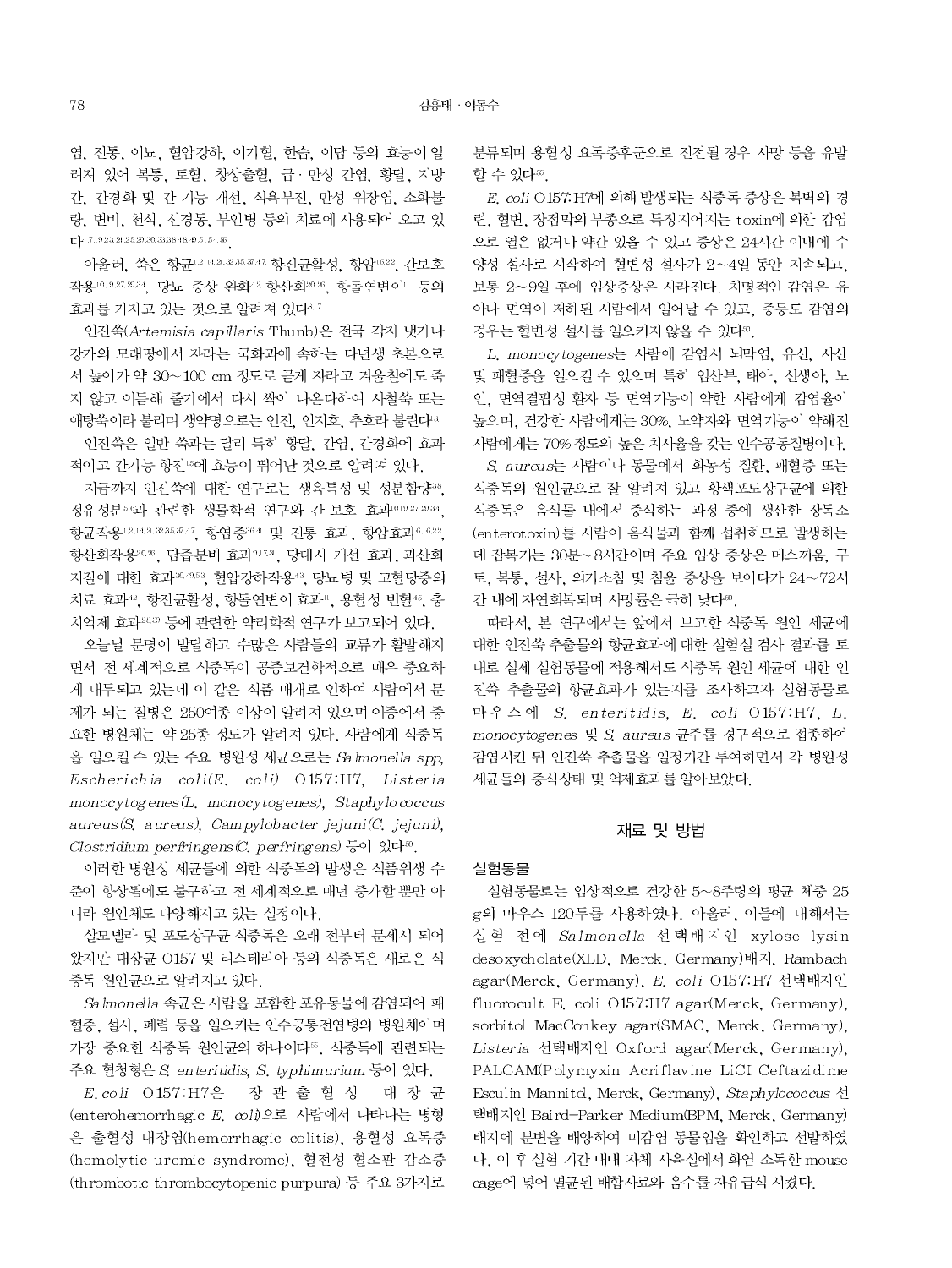| Table 1. Microorganisms used for oral infection to mice |  |  |  |
|---------------------------------------------------------|--|--|--|
|                                                         |  |  |  |

|                        | <b>Strains</b>              |  |  |
|------------------------|-----------------------------|--|--|
|                        | L. monocytogenes ATCC 19117 |  |  |
| Gram positive bacteria | S. aureus ATCC 25923        |  |  |
|                        | -S. enteritidis ATCC 13076  |  |  |
| Gram negative bacteria | E. coli O157:H7 ATCC 43890  |  |  |

# 실험균주 및 배양

실험규주는 국립수의과학검역원으로부터 부양받아 부산광 역시 보건환경연구원 축산물위생검사소에 보관 중인 식중독을 유발할 수 있는 병원성 세균(S. enteritidis ATCC 13076, E. coli O157:H7 ATCC 43890, L. monocytogenes ATCC 19117, S. aureus ATCC 25923)균주를 tryptic soy broth(TSB, Merck, Germany) 배지에 접종하여 37℃, 250 rpm 속도로 18~24시간동안 진탕배양한 것을 동일 신선 배지 에 5시간씩 2회 계대 진탕 배양하였다.

이 배양액을 원심침전하여 침전균체를 phosphate buffered saline(PBS, pH 7.4) 용액으로 2회 세척한 다음, 최종적으로 10% Sodium bicarbonate 용액을 넣어 MacFarland No. 1의 혼탁도에 맞추어 2.5×10° CFU/mL 수준으로 회석하여 접종균주로 사용하였고, 병원성 세균의 균 수 측정은 agar plate method를 이용하였다.

# 인진쑥 추출물

대구광역시 중구 남성로 약령시장의 한약 건재상에서 2004 년 5월부터 2005년 5월까지 건조된 인진쑥(Artemisia capillaris)을 구입하여 이물질을 제거하고 깨끗이 한 다음 제 분기로 곱게 분쇄하여 인진쑥 분말을 얻었다. 이러한 인진쑥 분말 100 g에 유기용매인 ethyl acetate 1000 mL을 가하여 항온수조(140 rpm, 24시간, 37°C )에서 진탕한 후 저온 원심 분리기(3,000 rpm, 20분, 4℃)에서 원침하였다. 이 후 상층 액을 여과한 추출물을 회전 진공 농축기(Heidolph, Laborota 4000. Germany)에서 농축하여 완전 건조시킨 후 냉동 건조 시켜 인진쑥 ethyl acetate 추출물(2.2 g)을 얻었다. 이러한 인진쑥 추출물은 -20℃ 냉동고에 보관하면서 실험에 사용 하였다.

### 병원성 세균 접종 및 인진쑥 추출물의 투여

인진쑥 추출물의 경구투여에 의한 병원성 미생물의 증식억 제 효과를 알아보기 위하여 각각의 병원성 세균별로 3개의 실 험구를 설정하였고 각 실험구마다 10두의 마우스를 설정하였다. A군 : 병원성 세균 감염 7일전부터 매일 1회씩 28일간 인진 쑥 추출물 투여군

B군 : 병원성 세균 감염 후 매일 1회씩 21일간 인진쑥 추출 물 투여군

C군 : 병원성 세균 감염 후 인진쑥 추출물 비투여군(대조군)

마우스에 S. enteritidis, E. coli O157:H7, L. monocytogenes 및 S. aureus균을 2.5×10° CFU/mL 수준 으로 희석 조정한 병원균 부유액 0.2 mL을 마우스 존대를 사 용하여 경구적으로 위내에 접종하였다.

실험군 마우스에는 인진쑥 추출물 0.2 mL(100 mg/mL)을 마우스 존대를 사용하여 경구적으로 위내에 투여하였고, 대조 군 마우스에는 생리식염수 0.2 mL을 마우스 존대를 사용하여 경구적으로 위내에 투여하였다.

### 세균수 측정

병원성 세균의 증식성을 조사하기 위하여 각 실험구 개체의 분변 1 g을 무균적으로 채취하여 9 mL의 생리식염수에 균질 화한 다음 10배 단계회석된 분변을 XLD 배지와 Rambach agar에 도말배양하여 Salmonella 특유의 black center균과 분홍색 집락을 MUCAP test와 생화학적 성상검사를 통하여 접종균임을 확인하고 집락수를 측정하여 S. enteritidis의 균 수를 측정하였다.

fluorocult E. coli O157: H7 agar와 SMAC에 10배 단계 희석된 분변을 도말배양하여 SMAC에서 무색의 음성인 집락, fluorocult E. coli O157 H7 agar에서 연녹색의 집락을 취하 여 MUG test를 실시하여 MUG 음성임을 확인하고 E. coli O157.H7의 균수를 측정하였다.

L. monocytogenes의 균수를 측정하기 위하여 Oxford agar, PALCAM 배지에 단계희석된 분변을 도밀배양하여 Listeria 특유의 진한 갈색 또는 검은색 환으로 둘러싸인 집락 수를 측정하였다.

S. aureus의 균수를 측정하기 위하여 Baird-Parker Medium(BPM) 배지에 단계회석된 분변을 도말배양하여 Staphylococcus 특유의 직경 1~1.5 mm 크기의 black, shiny, convex한 집락 주위에 약 2~5 mm의 opaque region이 관찰되는 집락수를 측정하였다.

Table 2. Design of experimental groups based on administration of Artemisia capillaris extract

| Groups:          | Condition of administrated                                                |
|------------------|---------------------------------------------------------------------------|
| A group          | Pre-administrated, daily after 7 days before inoculation of the pathogens |
| Baroup           | Administrated daily after inoculation of the pathogens                    |
| C group(Control) | Non-administrated, after inoculation of the pathogens                     |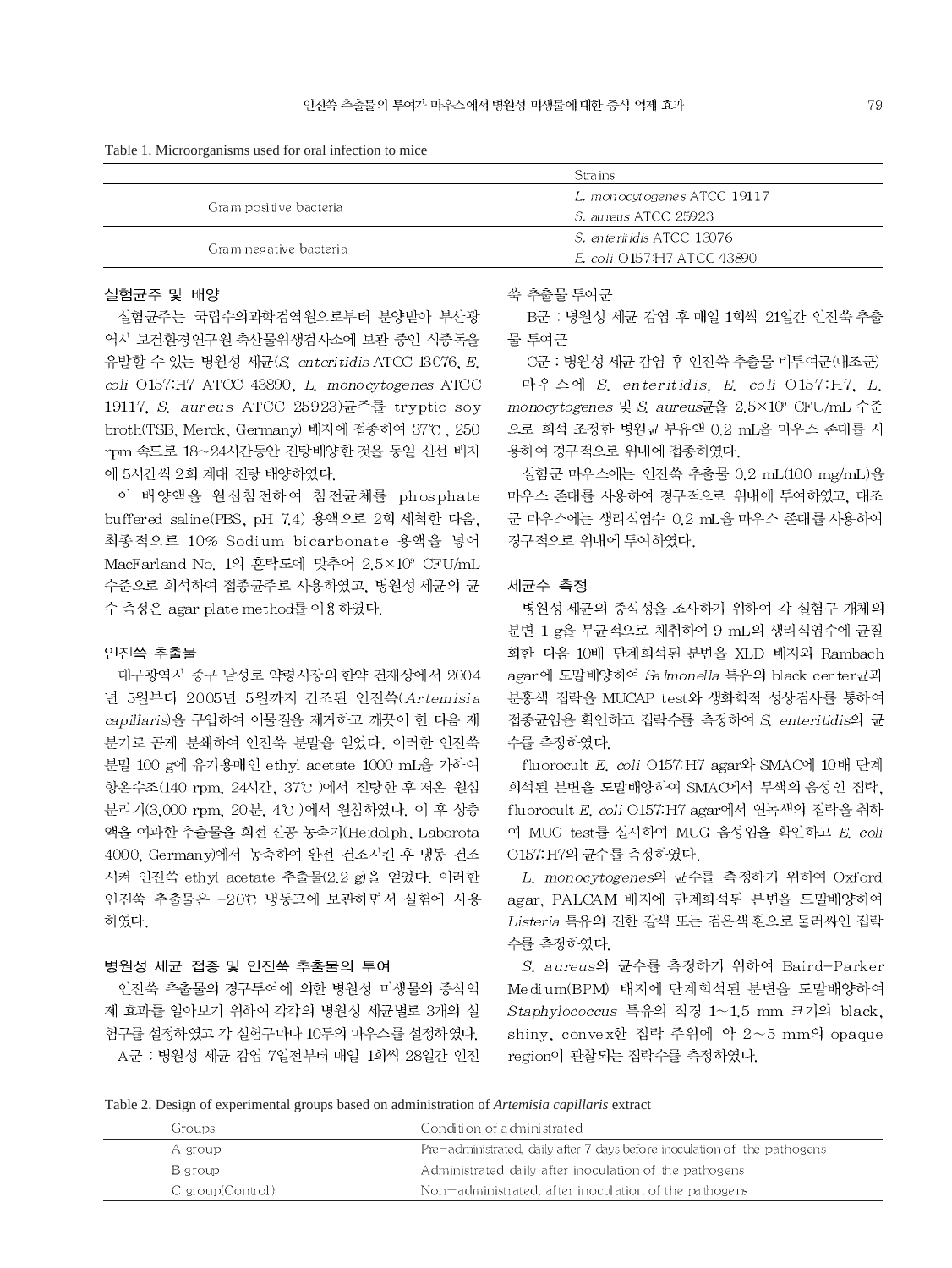#### 결 과

# 인진쑥 추출물의 S. enteritidis 증식억제효과

마우스에서 인진쑥 추출물의 투여가 S enteritidis의 증식 에 미치는 효과를 시험한 결과는 Fig. 1과 같다. S. enteritidis의 감염에 의한 균수는 감염 7일전부터 매일 인진 쑥을 투여한 A군에서 7.5×10°(5.88 log) CFU/g, 감염 후 매 일 인진쑥을 투여한 B군에서 8.2×10(5.92 log) CFU/g, 대 조군으로 감염 후 인진쑥을 비투여한 C군에서 7.4×10 (5.87 log) CFU/g으로 세 개의 군에서 거의 비슷한 경향을 보였는 데, 병원균 감염 후 1일에도 세 군 모두 감염 직후와 비슷한 균 수를 보이다 A군에서는 감염 5일 후에 균수가 7.3×104(.87 log) CFU/g으로 감소하기 시작하여 감염 10일까지는 완만한 감소를 보였고 감염 14일에 균수가 2.4×10'(1.38 log) CFU/g으로 현저히 감소 경향을 보이다 감염 21일 후에는 균 이 거의 검출되지 않았다.

B군에서는 감염 3일 후에 균수가 5.6×104(.75 log) CFU/g으로 감소하기 시작하여 감염 7일까지는 완만한 감소 를 보였고 감염 10일에 균수가 2.8×10(1.45 log) CFU/g으 로 현저히 감소 경향을 보이다 감염 14일 후에는 균이 거의 검 출되지 않았다.

하지만, 대조군인 C군에서는 감염 2일에 균수가 6.5× 10°(6.82 log) CFU/g까지 일시적으로 증가하는 경향을 보이 다 감염 5일까지는 균수가 비슷한 수준을 유지하였고 감염 7 일에 균수가 5.3×10'(4.73 log) CFU/g으로 감소하기 시작하 여 감염 14일까지는 완만한 감소를 보였고 감염 21일에도 균 수가 1.8×10 (1.26 log) CFU/g으로 현저히 감소 경향을 보였 지만 여전히 상당한 균수준을 유지하였다.



Fig. 1. Changes in fecal shedding of S. enteritidis in mice after administration of Artemisia capillaris extract.

# 인진쑥 추출물의 E. coli O157:H7 증식억제효과

마우스에서 인진쑥 추출물의 투여가 E. coli O157 H7의 증 식에 미치는 효과를 시험한 결과는 Fig. 2와 같다. E. coli O157: H7의 감염에 의한 균수는 감염 7일전부터 매일 인진쑥 을 투여한 A군에서 8.5×10 (5.93 log) CFU/g, 감염 후 매일 인진쑥을 투여한 B군에서 5.5×10°(5.74 log) CFU/g, 대조군

으로 감염 후 인진쑥을 비투여한 C군에서 1.7×105(5.24 log) CFU/g으로 세 개의 군에서 거의 비슷한 경향을 보였는데, 병 원균 감염 후 1일에도 세 군 모두 감염 직후와 비슷한 균수를 보이다 A군에서는 감염 2일에 균수가 3.4×10<sup>6</sup>(6.54 log) CFU/g으로 일시적인 증가 경향을 보이다 감염 5일 후에 균수 가 2.1×10'(4.33 log) CFU/g으로 감소하기 시작하여 감염 10일까지는 완만한 감소를 보였고 감염 14일에 균수가 3.2× 10 (1.51 log) CFU/g으로 현저히 감소 경향을 보이다 감염 21 일 후에는 균이 거의 검출되지 않았다.

B군에서는 감염 3일 후에 균수가 4.7×104.68 log) CFU/g으로 감소하기 시작하여 감염 10일까지는 완만한 감소 를 보였고 감염 14일에 균수가 2.2×10(1.34 log) CFU/g으 로 현저히 감소 경향을 보이다 감염 21일 후에는 균이 거의 검 출되지 않았다.

하지만, 대조군인 C군에서는 감염 2일에 균수가 8.1× 10°(6.91 log) CFU/g까지 일시적으로 증가하는 경향을 보이 다 감염 5일까지는 균수가 비슷한 수준을 유지하였고 감염 7 일에 균수가 3.4×10\*(4.54 log) CFU/g으로 감소하기 시작하 여 감염 14일까지는 완만한 감소를 보였고 감염 21일에도 균 수가 3.2×10(1.51 log) CFU/g으로 현저히 감소 경향을 보였 지만 여전히 상당한 균수준을 유지하였다.



Fig. 2. Changes in fecal shedding of E. coli O157:H7 in mice after administration of Artemisia capillaris extract.

# 인진쑥 추출물의 L. monocytogenes 증식억제효과

마우스에서 인진쑥 추출물의 투여가 L. monocytogenes의 증식에 미치는 효과를 시험한 결과는 Fig. 3과 같다. L. monocytogenes의 감염에 의한 균수는 감염 7일전부터 매일 인진쑥을 투여한 A군에서 2.7×10℃6.44 log) CFU/g, 감염 후 매일 인진쑥을 투여한 B군에서 2.5 10°(6.41 log) CFU/g, 대조군으로 감염 후 인진쑥을 비투여한 C군에서 1.9 10%6.29 log) CFU/g으로 세 개의 군에서 거의 비슷한 경향을 보였는 데, A군에서는 감염 1일 후에 균수가 4.3×10 < 5.64 log) CFU/g으로 감소하기 시작하여 감염 10일까지는 완만한 감소 를 보였고 감염 14일에 균수가 2.5×10'(1.4 log) CFU/g으로 현저히 감소 경향을 보이다 감염 21일 후에는 균이 거의 검출 되지 않았다.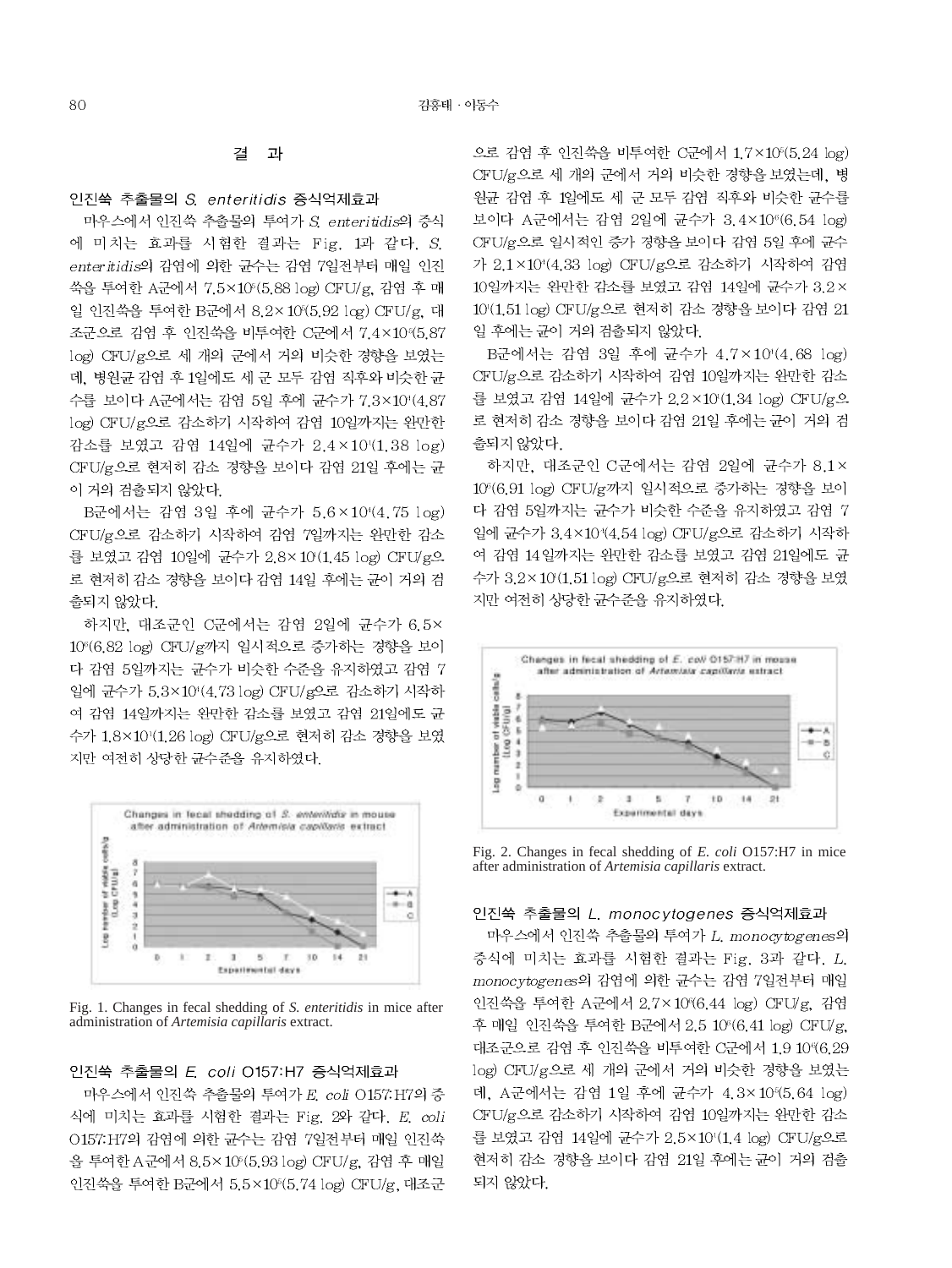B군에서는 감염 1일 후에 균수가 3.7×105(5.57 log) CFU/g으로 감소하기 시작하여 감염 14일까지는 완만한 감소 를 보였고 감염 21일 후에는 균이 거의 검출되지 않았다.

하지만, 대조군인 C군에서는 감염 3일에 균수가 9.3× 10°(6.97 log) CFU/g까지 일시적으로 증가하는 경향을 보이 면서 균수가 비슷한 수준을 유지하였고 감염 5일에 균수가 2.3×10(5.37 log) CFU/g으로 감소하기 시작하여 감염 21일 에도 균수가 3.9×10℃2.59 log) CFU/g으로 완만한 감소 경 향을 보였지만 여전히 상당한 균수준을 유지하였다.



Fig. 3. Changes in fecal shedding of L. monocytogenes in mice after administration of Artemisia capillaris extract.

### 인진쑥 추출물의 S. aureus 증식억제효과

마우스에서 인진쑥 추출물의 투여가 S. aureus의 증식에 미치는 효과를 시험한 결과는 Fig. 4와 같다. S. aureus의 감 염에 의한 균수는 감염 7일전부터 매일 인진쑥을 투여한 A군 에서 1.2×107(7.1 log) CFU/g. 감염 후 매일 인진쑥을 투여한 B군에서 6.8×107(7.84 log) CFU/g, 대조군으로 감염 후 인 진쑥을 비투여한 C군에서 6.4×107(7.81 log) CFU/g으로 세 개의 군에서 거의 비슷한 경향을 보였는데, A군에서는 감염 1 일 후에 균수가 3.2×10 (6.51 log) CFU/g으로 감소하기 시 작하여 감염 10일까지는 완만한 감소를 보였고 감염 14일에 균수가 3.6×10(1.56 log) CFU/g으로 현저히 감소 경향을 보 이다 감염 21일 후에는 균이 거의 검출되지 않았다.

B군에서는 감염 2일 후에 균수가 2.5×10%6.41 log)



Fig. 4. Changes in fecal shedding of S. aureus in mice after administration of Artemisia capillaris extract.

CFU/g으로 감소하기 시작하여 감염 14일까지는 완만한 감소 를 보였고 감염 21일 후에는 균이 거의 검출되지 않았다.

하지만, 대조군인 C군에서는 감염 2일까지는 균수가 비슷한 수준을 유지하였고 감염 3일에 균수가 2.5×106(6.41 log) CFU/g으로 감소하기 시작하여 감염 14일에 균수가 1.4 × 10°(3.16 log) CFU/g으로 완만한 감소 경향을 보였고 감염 21 일에도 균수가 2.8×10(1.45 log) CFU/g으로 현저한 감소 경 향을 보였지만 여전히 상당한 균수준을 유지하였다.

#### $\overline{\mathbb{L}}$ 찰

인진쑥의 항균작용이 있다는 보고를 토대로 우리가 생활하 면서 접할 수 있는 식중독 유발 병원성 세균에 대한 인진쑥 추 출물의 항균효과를 조사하고자 실험동물로 마우스에 S. enteritidis, E. coli O157.H7, L. monocytogenes  $\mathbb{R}$  S. aureus 균주를 경구적으로 접종하여 감염시킨 뒤 인진쑥 추 출물을 일정기간 투여하면서 각 병원성 세균들의 증식상태 및 억제효과를 알아보기 위해 본 실험을 실시하게 되었다.

마우스에서 인진쑥 추출물의 투여가 S enteritidis의 증식 에 미치는 효과를 시험한 결과, S. enteritidis의 감염에 의한 균수는 감염 7일전부터 매일 인진쑥을 투여한 A군, 감염 후 매 일 인진쑥을 투여한 B군, 대조군으로 인진쑥을 비투여한 C군 모두 거의 비슷한 경향을 보였으며 병원균 감염 후 1일에도 세 군 모두 감염 직후와 비슷한 균수를 보여 균 증식 억제 효과를 보였다.

A군에서는 감염 3일까지 균 증식 억제 경향을 보이면서 감 염 5일 후부터는 감소 경향을 보이기 시작하여 감염 10일까지 는 완만한 감소 경향을 보였고 감염 14일부터 현저히 감소 경 향을 보이다 감염 21일 후에는 균이 거의 검출되지 않았다.

B군에서는 감염 2일까지 균 증식 억제 경향을 보이면서 감 염 3일 후부터 감소 경향을 보이기 시작하여 감염 7일까지는 완만한 감소 경향을 보였고 감염 10일부터 현저히 감소 경향을 보이다 감염 14일 후에는 균이 거의 검출되지 않았다.

하지만, 대조군에서는 감염 2일에 균수가 일시적으로 증가 하는 경향을 보이다 감염 5일까지는 균수가 비슷한 수준을 유 지하였고 감염 7일부터 감소 경향을 보이기 시작하여 감염 14 일까지는 완만한 감소 경향을 보였고 감염 21일부터 현저히 감 소 경향을 보였지만 여전히 상당한 균수준을 유지하였다.

따라서, 인진쑥을 투여한 A, B군에서 비투여한 대조군보다 감염 2, 3일 정도까지는 두드러진 균 증식 억제 경향을 확인할 수 있었고 균수가 감소하는 시간은 A군에서 감염 5일 후부터 보다 B군에서 감염 3일 후부터 훨씬 더 일찍 나타났는데 반해 대조군에서는 감염 7일 후로 상당히 지연되는 경향을 보였다. 특히, A군에서 감염 21일 후에 B군에서 감염 14일 이후 균이 검출되지 않은 결과를 보인 반면 대조군에서는 감염 21일에도 여전히 상당한 균수준을 유지하였다. 이러한 결과를 통해서 살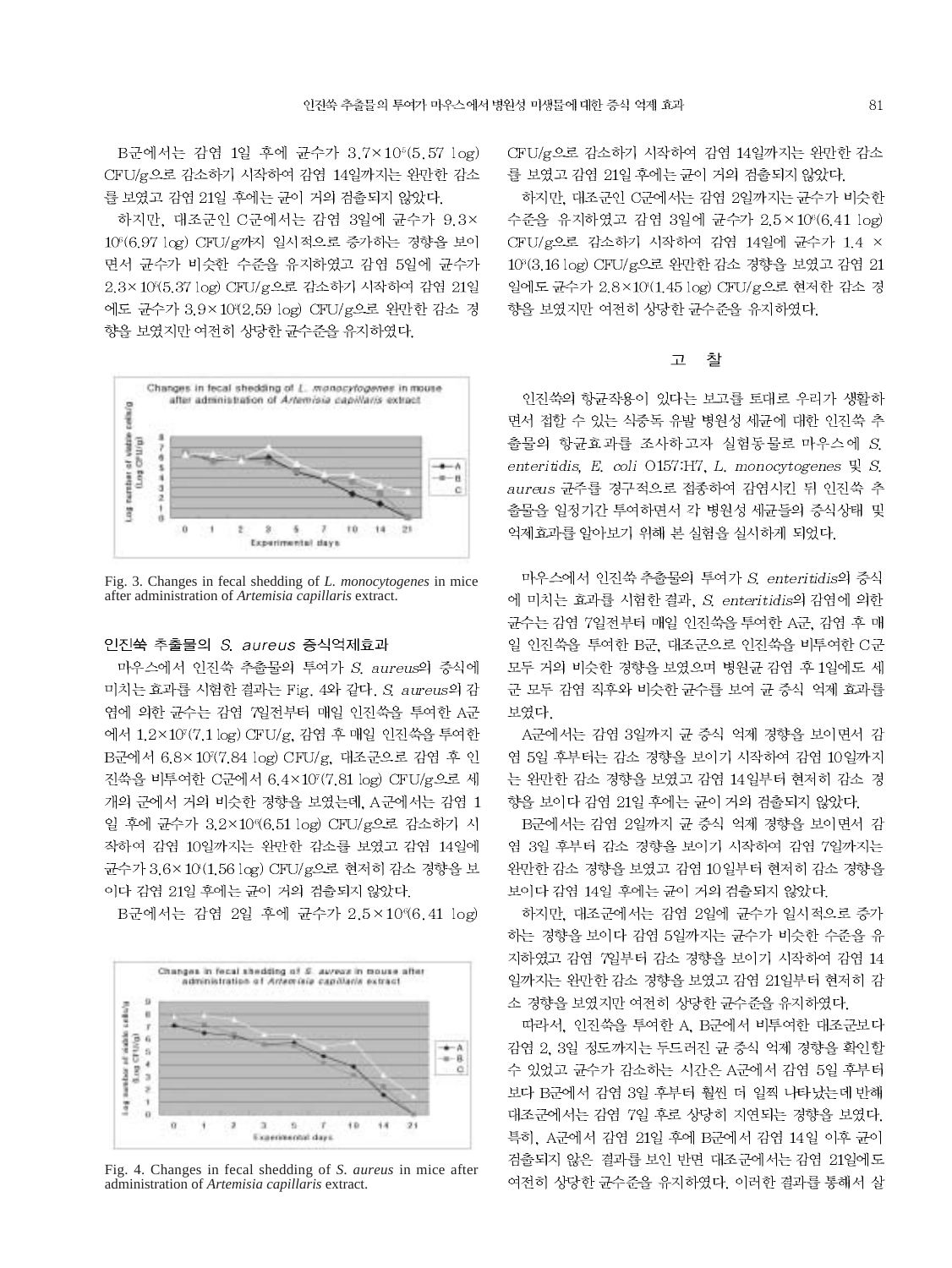펴보면 인진쑥 추출물의 투여가 S. enteritidis의 증식에 대해 비투여시보다 증식억제효과가 있는 것으로 사료되어진다.

또한 Chung 등3이 보고한 마우스에서 유산균이 S. tvphimurium의 증식에 미치는 영향에서 균접종 7일 이후 균 수가 감소하기 시작한 것보다는 다소 시간이 일찍 나타났지만 균접종 21일 이후 균이 거의 검출되지 않은 결과와 비교했을 때는 유사한 결과로 생각된다.

아울러, Shin 등40이 보고한 토끼에서 유산균 발효유 급여에 의한 S. typhimurium의 증식억제효과 결과에서 균접종 1일 이후 균수가 감소하기 시작한 것보다는 다소 시간이 늦지만 15 일 이후 균이 거의 검출되지 않은 결과와 비교했을 때는 유사 한 결과로 생각된다.

마우스에서 인진쑥 추출물의 투여가 E. coli O157: H7의 증 식에 미치는 효과를 시험한 결과, E, coli O157: H7의 감염에 의한 균수는 감염 7일전부터 매일 인진쑥을 투여한 A군, 감염 후 매일 인진쑥을 투여한 B군, 대조군으로 인진쑥을 비투여한 C군 모두 거의 비슷한 경향을 보였는데, 병원균 감염 후 1일에 도 세 군 모두 감염 직후와 비슷한 균수를 보여 균 증식 억제 효과를 보였다.

A군에서는 감염 2일에 균수가 일시적으로 증가하는 경향을 보이다 감염 5일 후부터 감소 경향을 보이기 시작하여 감염 10 일까지는 완만한 감소 경향을 보였고 감염 14일부터 현저히 감 소 경향을 보이다 감염 21일 후에는 균이 거의 검출되지 않았다.

B군에서는 감염 3일 후부터 감소 경향을 보이기 시작하여 감염 10일까지는 완만한 감소 경향을 보였고 감염 14일부터 현저히 감소 경향을 보이다 감염 21일 후에는 균이 거의 검출 되지 않았다.

하지만, 대조군에서는 감염 2일에 균수가 일시적으로 증가 하는 경향을 보이다 감염 5일까지는 균수가 비슷한 수준을 유 지하였고 감염 7일부터 감소 경향을 보이기 시작하여 감염 14 일까지는 완만한 감소 경향을 보였고 감염 21일에 현저히 감소 경향을 보였지만 여전히 상당한 균수준을 유지하였다.

따라서, 인진쑥을 투여한 A, B군에서 비투여한 대조군보다 감염 2, 3일 정도까지는 두드러진 균 증식 억제 경향을 확인할 수 있었고 균수가 감소하는 시간은 A군에서 감염 5일 후부터 보다 B군에서 감염 3일 후부터 훨씬 더 일찍 나타났는데 반해 대조군에서는 감염 7일 후로 상당히 지연되는 경향을 보였다. 특히, A군과 B군에서 감염 21일 후에 균이 검출되지 않은 결 과를 보인 반면 대조군에서는 감염 21일에도 여전히 상당한 균 수준을 유지하였다. 이러한 결과를 통해서 살펴보면 인진쑥 추 출물의 투여가 E. coli O157 H7의 증식에 대해 비투여시보다 증식억제효과가 있는 것으로 사료되어진다.

또한 Kwon 등 8은 인체에 쑥 추출물을 복용하기 전 3일 동 안의 평균 균수가 1.3×10° CFU/g에서 복용하는 5일 동안의 평균 균수가 4.2×10 CFU/g으로 감소를 보이고 복용을 마친 5일 동안 1.1×107 CFU/g으로 계속 감소를 보여 쑥 추출물이 E. coli의 생육 억제 효과에 미치는 영향이 매우 크다고 보고 하였다.

아울러, Chung 등 이 보고한 마우스에서 유산균이 E. coli O157.H7의 증식에 미치는 영향에서 균접종 7일 이후 균수가 감소하기 시작한 것보다는 다소 시간이 일찍 나타났지만 균접 종 21일 이후 균이 현저히 감소하는 경향을 보이는 결과와 비 교했을 때는 유사한 결과로 생각된다.

또한, Shin 등"이 보고한 토끼에서 유산균 발효유 급여에 의한 E. coli O157. H7의 증식억제효과 결과에서 균접종 7일 이후 균수가 감소하기 시작한 것보다는 다소 시간이 일찍 나타 났지만 균접종 15일 이후 균이 현저히 감소하는 경향을 보이는 결과와 비교했을 때는 유사한 결과로 생각된다.

마우스에서 인진쑥 추출물의 투여가 L. monocytogenes의 증식에 미치는 효과를 시험한 결과, L. monocytogenes의 감 염에 의한 균수는 감염 7일전부터 매일 인진쑥을 투여한 A군, 감염 후 매일 인진쑥을 투여한 B군, 대조군으로 인진쑥을 비투 여한 C군 모두 거의 비슷한 경향을 보였는데, A군에서는 감염 1일 후부터 감소 경향을 보이기 시작하여 감염 3일까지 균 증 식 억제 경향을 확인할 수 있었고 감염 10일까지는 완만한 감 소 경향을 보였고 감염 14일부터 현저히 감소 경향을 보이다 감염 21일 후에는 균이 거의 검출되지 않았다.

B군에서는 감염 1일 후부터 감소 경향을 보이기 시작하여 감염 14일까지는 완만한 감소 경향을 보였고 감염 21일 후에 는 균이 거의 검출되지 않았다.

하지만, 대조군에서는 감염 3일에 균수가 일시적으로 증가 하는 경향을 보이면서 균수가 비슷한 수준을 유지하였고 감염 5일부터 감소 경향을 보이기 시작하여 감염 21일까지는 완만 한 감소 경향을 보였지만 여전히 상당한 균수준을 유지하였다. 따라서, 인진쑥을 투여한 A, B군에서 비투여한 대조군보다 감염 3일 정도까지는 두드러진 균 증식 억제 경향을 확인할 수 있었고 균수가 감소하는 시간은 A군과 B군에서 감염 1일 후부 터 훨씬 더 일찍 나타났는데 반해 대조군에서는 감염 5일 후로 상당히 지연되는 경향을 보였다. 특히, A군과 B군에서 감염 21일 후에 균이 검출되지 않은 결과를 보인 반면 대조군에서는 여전히 상당한 균수준을 유지하였다. 이러한 결과를 통해서 살 펴보면 인진쑥 추출물의 투여가 L. monocytogenes의 증식 에 대해 비투여시보다 증식억제효과가 있는 것으로 사료되어 진다.

마우스에서 인진쑥 추출물의 투여가 S. aureus의 증식에 미치는 효과를 시험한 결과, S aureus의 감염에 의한 균수는 감염 7일전부터 매일 인진쑥을 투여한 A군, 감염 후 매일 인진 쑥을 투여한 B군, 대조군으로 인진쑥을 비투여한 C군 모두 거 의 비슷한 경향을 보였는데, A군에서는 감염 1일 후부터 감소 경향을 보이기 시작하여 감염 10일까지는 완만한 감소 경향을 보였고 감염 14일부터 현저히 감소 경향을 보이다 감염 21일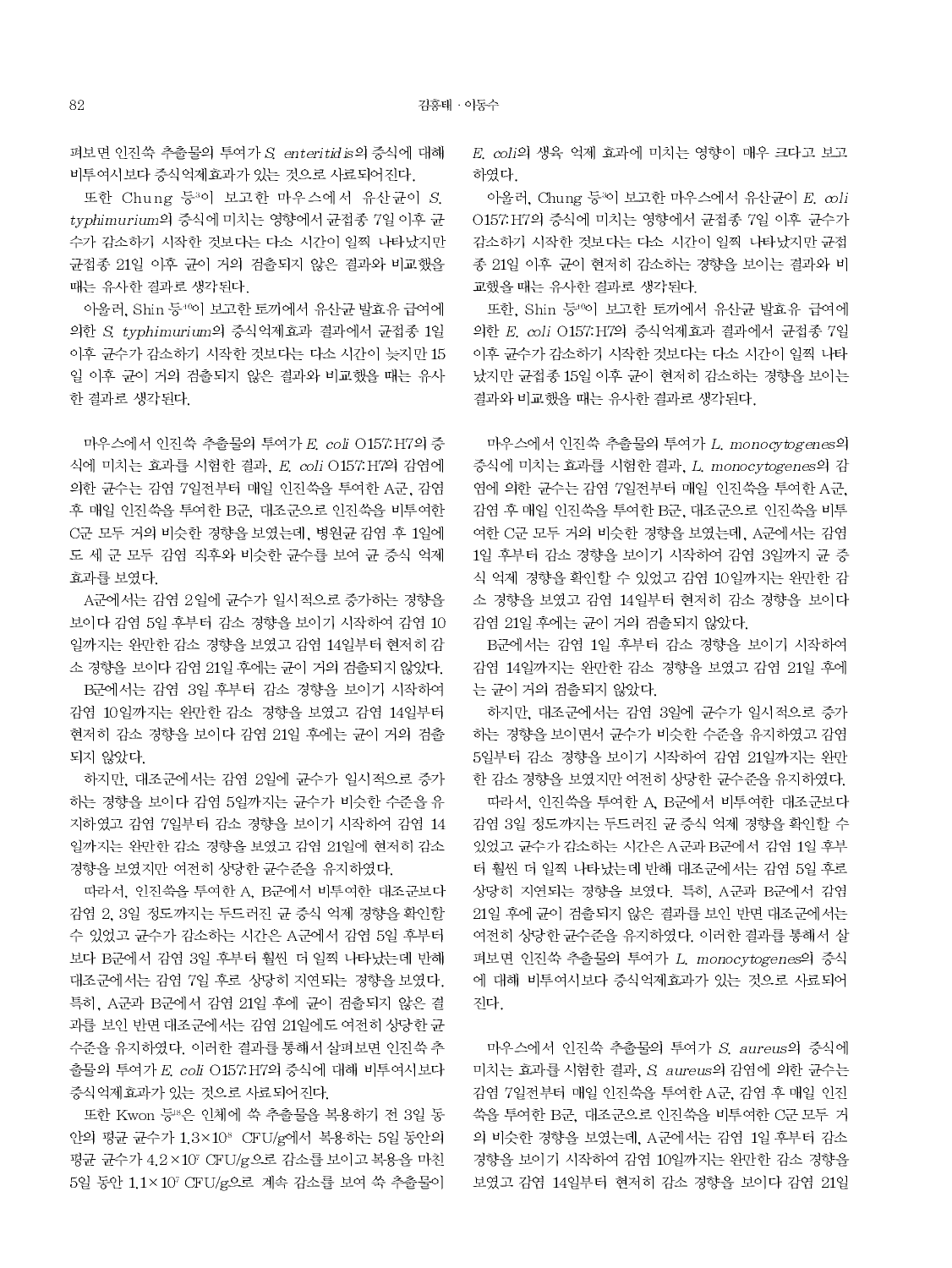후에는 균이 거의 검출되지 않았다.

B군에서는 감염 2일 후부터 감소 경향을 보이기 시작하여 감염 14일까지는 완만한 감소를 보였고 감염 21일 후에는 균 이 거의 검출되지 않았다.

하지만, 대조군에서는 감염 2일까지는 균수가 비슷한 수준 을 유지하였고 감염 3일부터 감소 경향을 보이기 시작하여 감 염 14일까지는 완만한 감소 경향을 보였고 감염 21일에 현저 히 감소 경향을 보였지만 여전히 상당한 균수준을 유지하였다. 따라서, 인진쑥을 투여한 A, B군에서 비투여한 대조군보다 감염 1일부터 두드러진 균 증식 억제 경향을 확인할 수 있었고 균수가 감소하는 시간은 A군과 B군에서 감염 1일, 2일 후부터 보다 일찍 나타났는데 반해 대조군에서는 감염 3일 후로 조금 지연되는 경향을 보였다. 특히, A군과 B군에서 감염 21일 후 에 균이 검출되지 않은 결과를 보인 반면 대조군에서는 감염 21일에도 여전히 상당한 균수준을 유지하였다. 이러한 결과를 통해서 살펴보면 인진쑥 추출물의 투여가 S. aureus의 증식 에 대해 비투여시보다 증식억제효과가 있는 것으로 사료되어 진다

# 결론

식중독 원인 세균에 대한 인진쑥 추출물의 항균효과를 조사 하고자 실험동물로 마우스에 S. enteritidis, E. coli O157:H7, L. monocytogenes 및 S. aureus 균주를 경구적 으로 위내에 접종하여 감염시킨 뒤 인진쑥 추출물을 일정기간 투여하면서 각 병원성 세균들의 증식상태 및 억제효과를 알아 보기 위해 본 실험을 실시하여 다음과 같은 결과를 얻었다.

1. 인진쑥 추출물을 병원성 세균인 S. enteritidis 감염 7일 전부터 매일 투여한 A군과 감염 후 매일 인진쑥 추출물을 투 여한 B군에서 대조군으로 인진쑥 추출물을 비투여한 C군보다 감염 2~3일 정도까지 두드러진 균 증식 억제 경향을 확인할 수 있었고 균수가 감소하는 시간은 A군에서는 감염 5일 후부 터, B군에서는 훨씬 더 이른 감염 3일 후부터 나타났는데 반해 대조군에서는 감염 7일 후부터로 상당히 지연되는 경향을 보 였다. 특히, A군에서 감염 21일 후에 B군에서 감염 14일 이후 균이 검출되지 않은 결과를 보인 반면 대조군에서는 여전히 상 당한 균수준을 유지하였다. 이러한 결과를 통해서 인진쑥 추출 물의 투여가 S enteritidis의 증식에 대해 비투여시보다 증식 억제효과가 있는 것으로 사료되어진다.

2. E. coli O157. H7의 감염 시에 인진쑥 추출물을 투여한 A. B군에서 비투여한 대조군보다 감염 2~3일 정도까지 두드 러진 균 증식 억제 경향을 확인할 수 있었고 균수가 감소하는 시간은 A군에서는 감염 5일 후부터, B군에서는 훨씬 더 이른 감염 3일 후부터 나타났는데 반해 대조군에서는 감염 7일 후 부터로 상당히 지연되는 경향을 보였다. 특히, A군과 B군에서 감염 21일 후에 균이 검출되지 않은 결과를 보인 반면 대조군 에서는 여전히 상당한 균수준을 유지하였다. 이러한 결과를 통 해서 인진쑥 추출물의 투여가 E. coli O157.H7의 증식에 대해 비투여시보다 증식억제효과가 있는 것으로 사료되어진다.

3. L. monocytogenes의 감염 시에 인진쑥 추출물을 투여 한 A, B군에서 비투여한 대조군보다 감염 3일 정도까지 뚜렷 이 두드러진 균 증식 억제 경향을 확인할 수 있었고 균수가 감 소하는 시간은 A군과 B군에서 감염 1일 후부터 훨씬 더 일찍 나타났는데 반해 대조군에서는 감염 5일 후부터로 상당히 지 연되는 경향을 보였다. 특히, A군과 B군에서 감염 21일 후에 균이 검출되지 않은 결과를 보인 반면 대조군에서는 여전히 상 당한 균수준을 유지하였다. 이러한 결과를 통해서 인진쑥 추출 물의 투여가 L. monocytogenes의 증식에 대해 비투여시보 다 증식억제효과가 있는 것으로 사료되어진다.

4. S. aureus의 감염 시에 인진쑥 추출물을 투여한 A. B군 에서 비투여한 대조군보다 감염 1일부터 두드러진 균 증식 억 제 경향을 확인할 수 있었고 균수가 감소하는 시간은 A군과 B 군에서 감염 1일, 2일 후부터 보다 일찍 나타났는데 반해 대조 군에서는 감염 3일 후부터로 조금 지연되는 경향을 보였다. 특 히, A군과 B군에서 감염 21일 후에 균이 검출되지 않은 결과 를 보인 반면 대조군에서는 여전히 상당한 균수준을 유지하였 다. 이러한 결과를 통해서 인진쑥 추출물의 투여가 S. aureus 의 증식에 대해 비투여시보다 증식억제효과가 있는 것으로 사 료되어진다.

이러한 실험 결과를 통해서 식중독 원인 세균에 대한 인진쑥 추출물의 증식억제효과가 있는 것으로 판단되므로 사람이나 동물에서 병원성 세균 감염에 대한 예방과 치료의 목적으로 최 근 문제시되고 있는 각종 항생제 내성과 같은 문제점들을 해결 하면서 보다 안전한 생약성분의 인진쑥 추출물을 적용해보는 것도 의의가 있다고 사료된다.

### 참 고 문 헌

- 1. Bae JH. Effect of Artemisia capillaris extract on the growth of food-borne pathogens. J Korean Nutr Soc 2003; 36(2): 147-153.
- 2. Cho YH, Chiang MH. Essential oil composition and antibacterial activity of Artemisia capillaris, Artemisia argyi, and Artemisia princeps. Kor J Intl Agri 2001, 13(4). 313-320.
- 3. Chung KT, Lee WW, Kim HT, Effects of latic acid bacteria on growth of  $E$ . coli O157:H7 and Salmonella typhimurium in mouse. Rep Busan Inst Health & Environ 2003; 13: 151-158.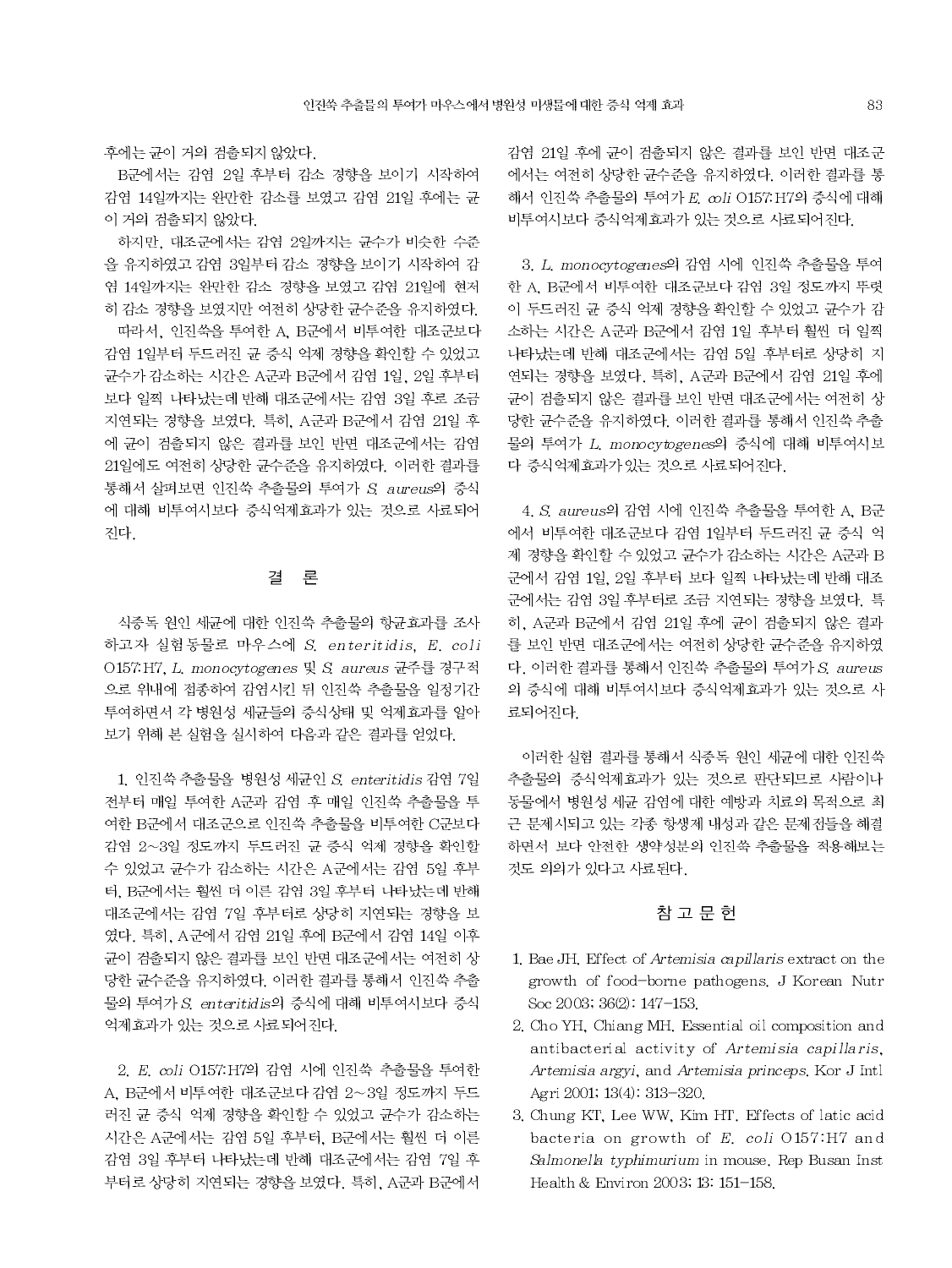- 4. Editorial board, Explanation of medicinal plants of orient. Gomcon Publishing Co., Seoul, 1981; 48-63.
- 5. Hahn DR, Kim IH et at. Studies on the volatile oil constituents in Artemisia sp. Isolation and Determination of camphor by gas chromatography. Kor J Pharmacog 1973, 4.71-74.
- 6. Hwang YK, Kim DC, Hwang WI, Han YB, Inhibitory effect of Artemisia princeps pampan. Extract on growth of cancer cell lines. Kor Nutr Soc 1998; 31: 799-808.
- 7. Jin JI. Dictionary of oriental medicine and medicinal plants. Dongdo Publishing Co., Seoul, 1984.
- 8. Jung PG. Herbal medicine. Hongshin Publishing Co., Secul, 1990, 189-201.
- 9. Kang SY, Sung SH, Park JH, Kim YC, Hepatoprotective activity of scopoletin, a constituent of Solanum lyratum. Arch Pharm Res 1998, 21(6): 718-722.
- 10. Kim EJ, Lee CK, Choi JW. The effect of scoparone on the hepatic bromobenzene metabolizing enzyme system in rats. Kor J Pharmacogn 1992, 23, 81-88.
- 11. Kim JO, Kim YS, Lee JH, Kim MN, Lee SH, Moon SH, Park GY. Antimutagenic effect of the major volatile compounds identified from Mugwort (Artemisia asictica nakai) leaves. J Kor Soc Food Nutr 1992; 21(3): 308-313.
- 12. Kim TJ. In Korean Resources Plants W. Seoul National Univ Press, Seoul, 1996; 259.
- 13. Kim TJ. Korean resources plants. Seoul National University Publishing, Seoul, 1966, 260-267.
- 14. Kim YS, Kim MN, Kim JO, Lee JH. The effect of hot water-extract and flavor compounds of Mugwort on microbial growth. J Kor Soc Food Nutr 1994; 23(6): 994-1000.
- 15. Kiso Y, Ogasawara S, Hirota K, Watanabe N, Oshima Y, Konno C, Hikino H, Antihepatotoxic principles of Artemisia capillaris buds. Planta Medica 1984; 50: 81-85.
- 16. Kolodziej H, Kayser O, Woerdenbag HJ, Pras N. Structure-cytotoxicity relationships of a series of natural and semi-synthetic simple coumarins as assessed in two human tumor cell lines. Z Naturforsch 1997; 52: 3-4.
- 17. Komiya T, Sukui MT, Oshio H. Capillarisin, a constituent from Artemisia capillaris herba. Chem Pharm Bull 1975; 23: 1387-1388.
- 18. Kwon DJ, Park JH, Kwon M, Yoo JY, Koo YJ, Effect of Wormwood ethanol extract on human intestinal microorganisms. Kor J Appl Microbiol Biotechnol 1999, 27(2): 102-106.
- 19. Lee CH, Han KH, Choi IS, Kim CY, Cho JK, Effect of mugwort-water extracts on cadmium toxicity in rats. Kor J Food Sci Ani Resour 1999, 19. 188-197.
- 20. Lee GD, Kim JS, Bae JO, Yoon HS, Antioxidative effectiveness of water extract and ether extract in Wormwood (Artemisia montana Pampan). J Kor Soc Food Nutr 1992; 21: 17-22.
- 21. Lee JS. Studies on the antimicrobial effect on Mugwort (Artemisia asictica nakai) leaves. Master thesis. The catholic univ of Korea 1996.
- 22. Lee MK, Choi GP, Ryu LH, Lee KY, Yu CY, Lee HY. Enhanced immune activity and cytotoxicity of Artemisia capillaris Thunb. Extracts against human cell lines. Korean J Medicinal Crop Sci 2004; 12: 36-42.
- 23. Lee SD, Park HH, Kim DW, Bang BH, Bioactive constituents and utilities of Artemisia sp. as medicinal herb and foodstuff. Kor J Food & Nutr.  $2000$ ;  $13(5)$ :  $490 - 505$ .
- 24. Lee SJ. Coloured medicinal plants and Pharmacognosy. Gomoon Publishing Co., Seoul, 1975; 545-552.
- 25. Lee SJ. Studies on the origin of korean folk medicines(I). Kor J Pharmacognosy 1975; 6(2): 75-93.
- 26. Lee SJ, Chung HY, Lee IK, Yoo ID. Isolation and identification of flavonoids from ethanol extracts of Artemisia vulgaris and their antioxidant activity. Kor J Food Sci Technol 1999; 31(3): 815-822.
- 27. Lee WY, Lee SD, Son SY, Lee KW et al. The protective effect of Artemisia capillaris crude juice on CCl4 induced hepatic damage in dogs. J Kor Vet Clin 2003, 20. 389-395.
- 28. Lim SN. Studies on the biological activities of Mugwort (Artemisia asictica nakai) leaves. Master thesis. Yonsei Univ of Korea 1992.
- 29. Lim SS, Kim MH, Lee JH et al. Effect of Artemisia Princeps var Orientalis and Circium Japonicum var Ussuriense on liver function, body liquid and bile acid of hyperlipidemic rat. Kor Nutr Soc 1997; 30: 797-802
- 30. Lim SS, Lee JH et al. Effect of Artemisia Princeps var Orientalis and Circium Japonicum var